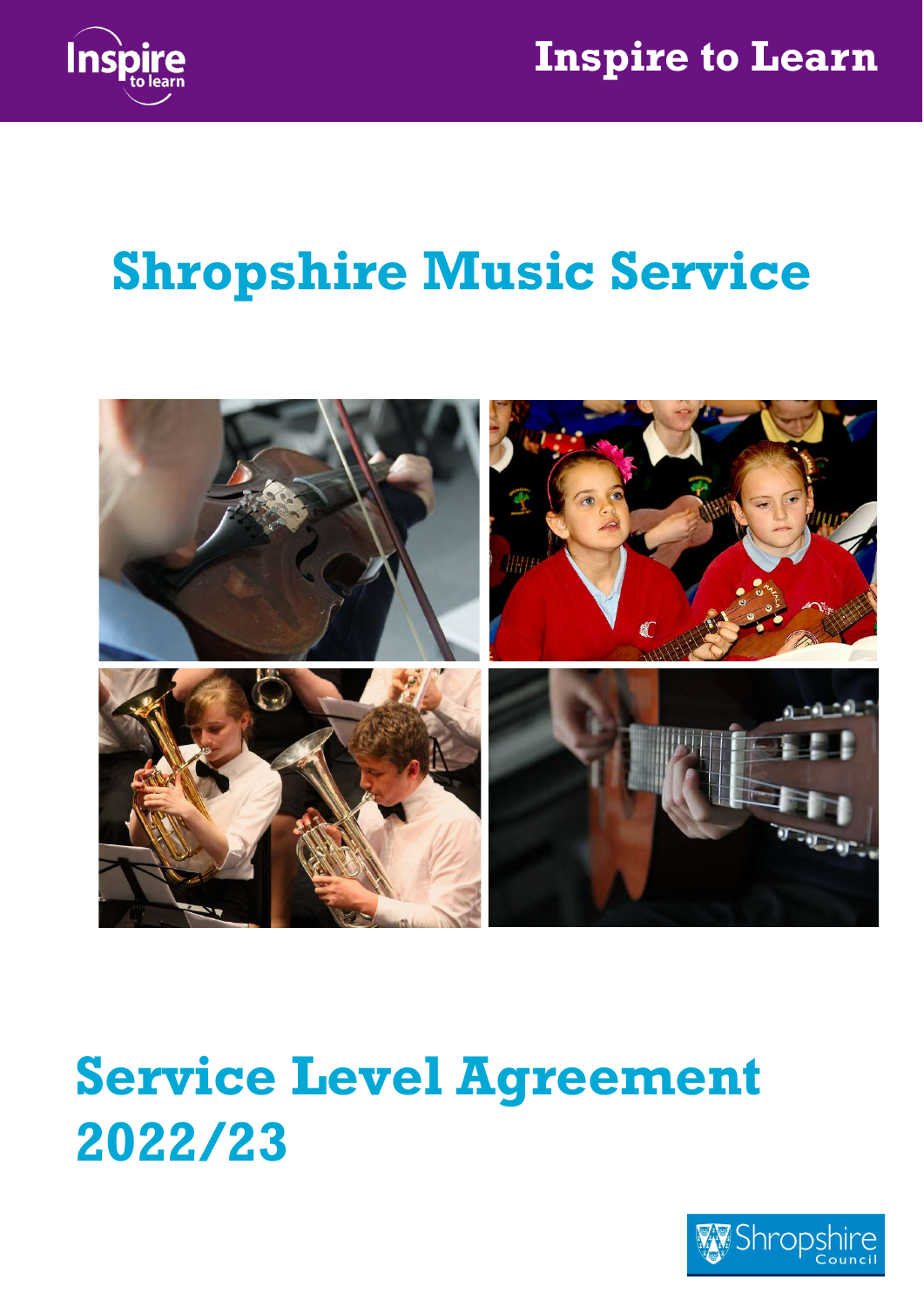

## Introduction from Service Lead

Dear Headteacher, Chair of Governors and School Business Manager

Welcome to the service schedule for Shropshire Music Service, which contains information you will need about our service.

Shropshire Music Service provides instrumental, vocal and curriculum support for schools and colleges. Our aim is to provide, develop and support the highest quality of music education and to give young people performing opportunities in schools and the community.

We have a full range of services (outlined below) which can be tailored to suit your needs. We would welcome the opportunity to discuss in more detail how we can best support the music provision in your school. We look forward to hearing from you.

Alison Stevens

Shropshire Music Service Manager

## Description of our service

Curriculum Support – providing specialist music teaching, ensuring that young people receive high quality musical education. Support can be alongside the school music coordinator.

Whole Class Instrumental Tuition – on a range of instruments.

Instrumental and Voice lessons – for smaller groups including woodwind, brass, strings, percussion, guitar and keyboard/piano.

Live Music in Schools – providing the opportunity for young people to hear professional live music in schools.

Special Projects – held throughout the year, including competitions, large scale workshops and singing festivals.

Groups, Choirs & Bands – providing young people with the opportunity to play and sing as part of a group at every level in the "County School of Music" as well as a huge range of inschool ensembles.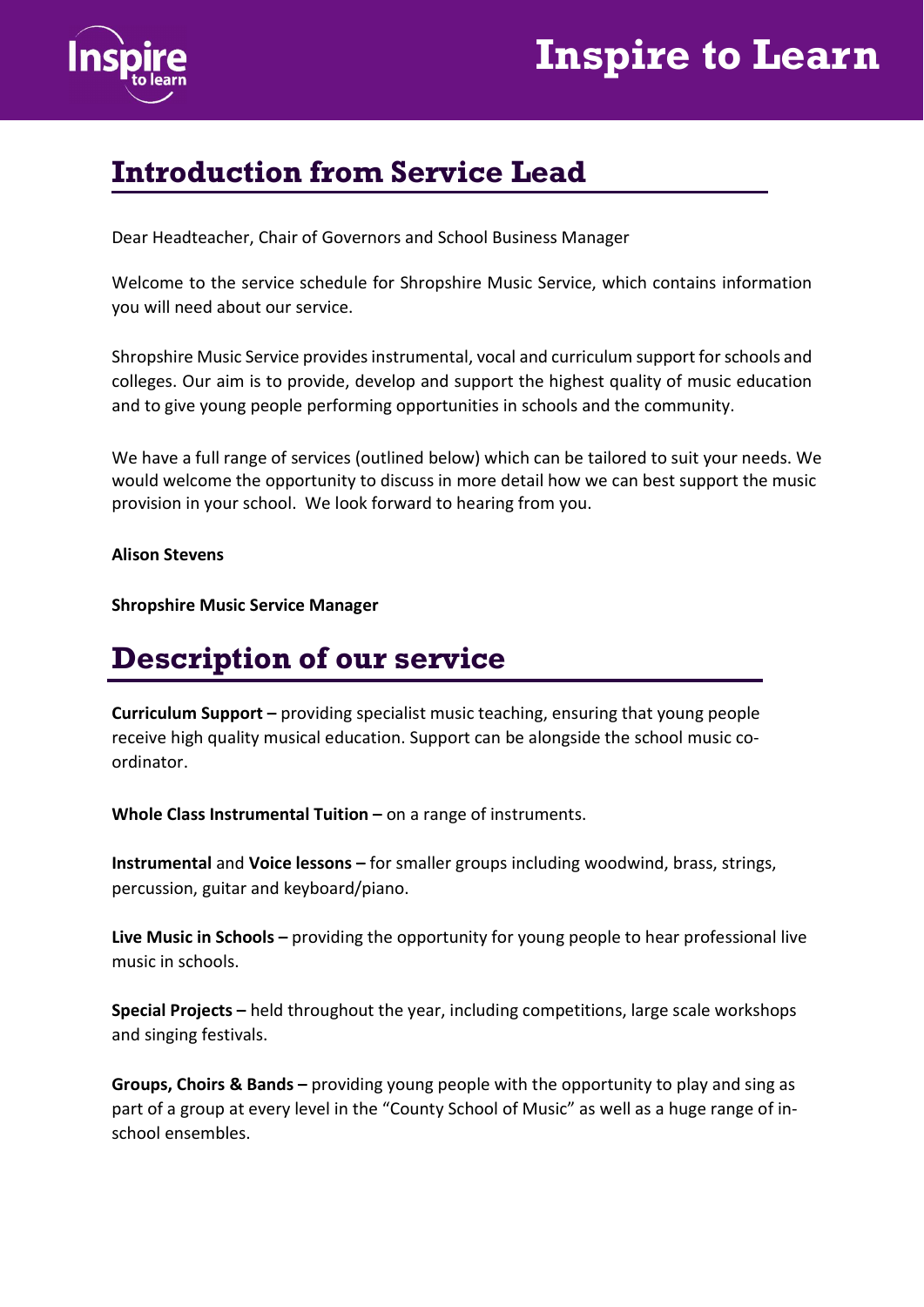## Inspire to Learn



Workshops and Festivals – high quality musical experiences delivered to young people of all ages. These can be on specific themes to link with the wider curriculum being delivered.

Free Music Audit – a consultation to help you assess the music provision in the school and help ensure you are "deep dive" ready.

## Our obligations and requirements

### What we will do for you:

#### Ref. **P1** Provide a choice of high quality instrumental lessons. **P2** Provide curriculum support, whole class teaching and ensemble directing from appropriately qualified teachers. **P3** Provide festivals and workshops on your chosen themes. **P4** Provide mandatory DBS checks and CP awareness training on all peripatetic teachers. **P5** | Offer training where appropriate. **P6** Complete quality checks on all peripatetic teachers. **P7**  $\Box$  Offer schools the option to buy in our billing service. **P8**  $\Box$  Offer subsidy for those in receipt of Free School Meals. **P9**  $\Box$  Offer students the opportunity to hire instruments. **P10** Provide students the opportunity to take exams. **P11** Provide opportunities to be part of structured ensembles, orchestras and choirs at every level. **P12** Provide opportunities to be part of wider musical events across the county. **P13**  $\vert$  Offer one to one support for music coordinators/ heads of music. P14 | Provide CPD for teachers. **P15** Provide opportunities for support for Primary and Secondary teachers i.e. network meetings, conferences.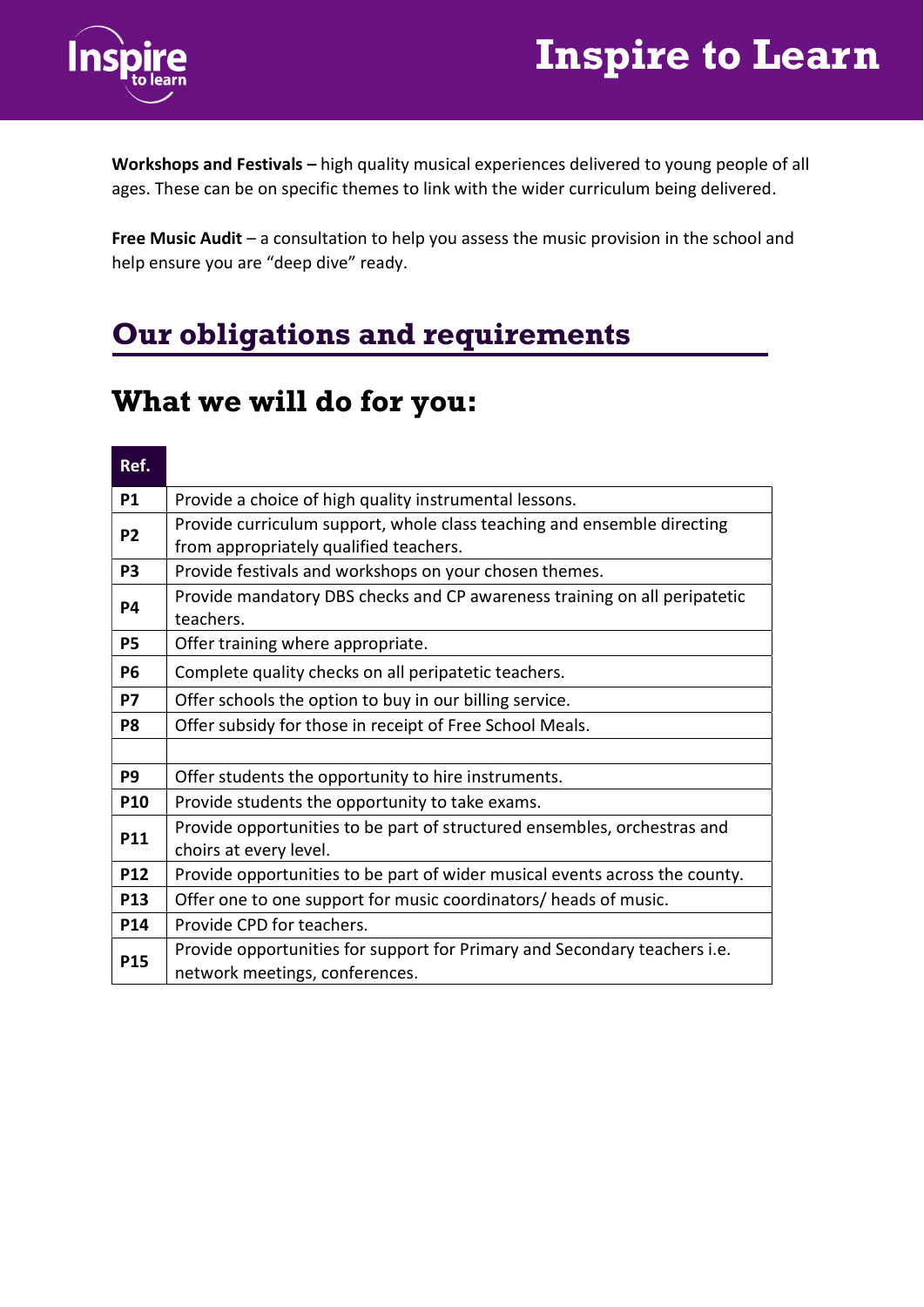

## Inspire to Learn

### What we require from you…

| Ref.           |                                                                                                                                                                                                                                                                                                                                                                          |  |
|----------------|--------------------------------------------------------------------------------------------------------------------------------------------------------------------------------------------------------------------------------------------------------------------------------------------------------------------------------------------------------------------------|--|
| C <sub>1</sub> | Communicate details of specific requirements.                                                                                                                                                                                                                                                                                                                            |  |
| C <sub>2</sub> | Provide a suitable location for the lessons to take place.<br>Teaching rooms should have: sufficient space, appropriate to the size of the<br>teaching group. Visual access, through a window or glass-panelled door.<br>Sufficient chairs and tables. Adequate heating, lighting and ventilation and a<br>clear notice describing emergency exit routes and procedures. |  |
| C <sub>3</sub> | Identify a named contact person through whom the visiting teacher can<br>exchange information.                                                                                                                                                                                                                                                                           |  |
| C <sub>4</sub> | Provide the visiting teacher with health and safety procedures.                                                                                                                                                                                                                                                                                                          |  |
| C <sub>5</sub> | Notify the visiting teacher of any medical, behavioural and academic<br>information or other issues that may affect their pupils learning or well-<br>being.                                                                                                                                                                                                             |  |
| C <sub>6</sub> | Inform the service in advance (where possible) of any dates when lessons<br>cannot take place or require re-arranging e.g. PD days, school trips.                                                                                                                                                                                                                        |  |
| C7             | Inform the service of any unexpected events which result in cancellation of<br>lessons.                                                                                                                                                                                                                                                                                  |  |

## Days/times during which Services are to be available

Our instrumental and curriculum teachers are peripatetic and will deliver the work in your school at a mutually agreed time from Monday to Friday. Our ensemble programme of rehearsals for the "County School of Music" is delivered throughout the year in a number of locations, and is available on request from the Shropshire Music Service office.

## Contact information

| For more information |                                         |  |  |  |
|----------------------|-----------------------------------------|--|--|--|
| Contact name         | <b>Alison Stevens</b>                   |  |  |  |
| Role                 | <b>Shropshire Music Service Manager</b> |  |  |  |